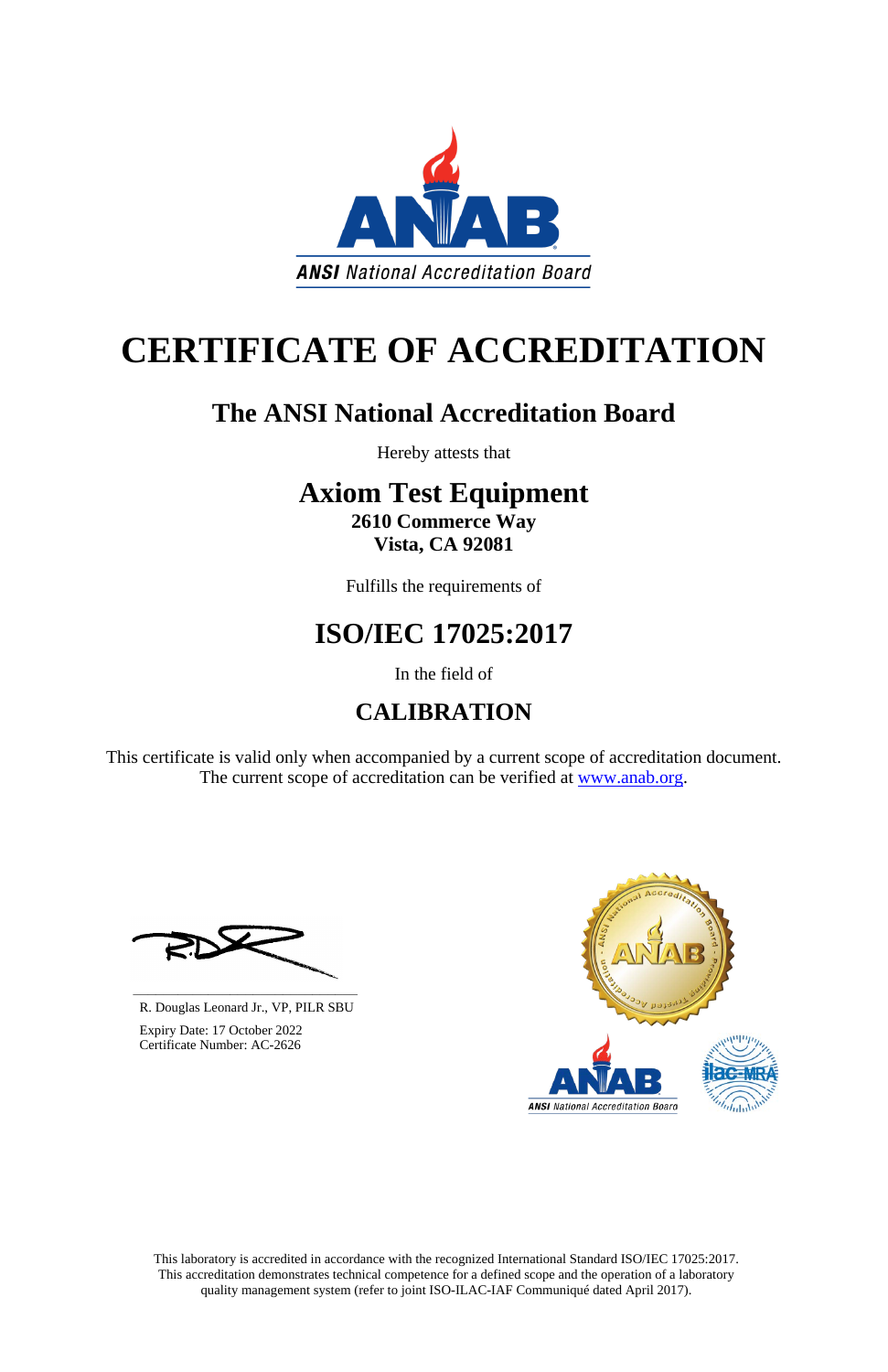

### **SCOPE OF ACCREDITATION TO ISO/IEC 17025:2017**

### **Axiom Test Equipment**

2610 Commerce Way Vista, CA 92081 Spencer Campbell (760) 806-6600

## **CALIBRATION**

Valid to: October 17, 2022 Certificate Number: **AC-2626** 

| <b>Parameter/Equipment</b> | Range                                                                                                                                                                                                                                                                                                                                                                                                                                                                                                                                                                                                                                          | <b>Expanded Uncertainty of</b><br><b>Measurement</b> $(+/-)$                                                                                                                                                                                                                                                               | <b>Reference Standard,</b><br>Method, and/or<br><b>Equipment</b> |
|----------------------------|------------------------------------------------------------------------------------------------------------------------------------------------------------------------------------------------------------------------------------------------------------------------------------------------------------------------------------------------------------------------------------------------------------------------------------------------------------------------------------------------------------------------------------------------------------------------------------------------------------------------------------------------|----------------------------------------------------------------------------------------------------------------------------------------------------------------------------------------------------------------------------------------------------------------------------------------------------------------------------|------------------------------------------------------------------|
| <b>AC Current - Source</b> | $(10 \text{ to } 220) \mu\text{A}$<br>(10 to 20) Hz<br>(20 to 40) Hz<br>40 Hz to 1 kHz<br>(1 to 5) kHz<br>$(5 \text{ to } 10)$ kHz<br>$(0.22 \text{ to } 2.2) \text{ mA}$<br>(10 to 20) Hz<br>$(20 \text{ to } 40) \text{ Hz}$<br>40 Hz to 1 kHz<br>(1 to 5) kHz<br>$(5 \text{ to } 10) \text{ kHz}$<br>$(2.2 \text{ to } 22) \text{ mA}$<br>(10 to 20) Hz<br>(20 to 40) Hz<br>40 Hz to 1 kHz<br>(1 to 5) kHz<br>$(5 \text{ to } 10) \text{ kHz}$<br>$(22 \text{ to } 220) \text{ mA}$<br>(10 to 20) Hz<br>(20 to 40) Hz<br>40 Hz to 1 kHz<br>(1 to 5) kHz<br>$(5 \text{ to } 10) \text{ kHz}$<br>$(0.22 \text{ to } 2.2)$ A<br>20 Hz to 1 kHz | $0.18 \mu A$<br>99 nA<br>50 nA<br>$0.17 \mu A$<br>$0.43 \mu A$<br>$1.6 \mu A$<br>$0.82 \mu A$<br>$0.38 \mu A$<br>$1.7 \mu A$<br>$4.3 \mu A$<br>$16 \mu A$<br>$8.1 \mu A$<br>$3.4 \mu A$<br>$17 \mu A$<br>$43 \mu A$<br>$0.16 \text{ mA}$<br>$82 \mu A$<br>$38 \mu A$<br>$0.17 \text{ mA}$<br>$0.43$ mA<br>$1.5 \text{ mA}$ | Fluke 5700A<br>Multiproduct Calibrator                           |
|                            | (1 to 5) kHz<br>$(5 to 10)$ kHz                                                                                                                                                                                                                                                                                                                                                                                                                                                                                                                                                                                                                | $1.7 \text{ mA}$<br>19 mA                                                                                                                                                                                                                                                                                                  |                                                                  |

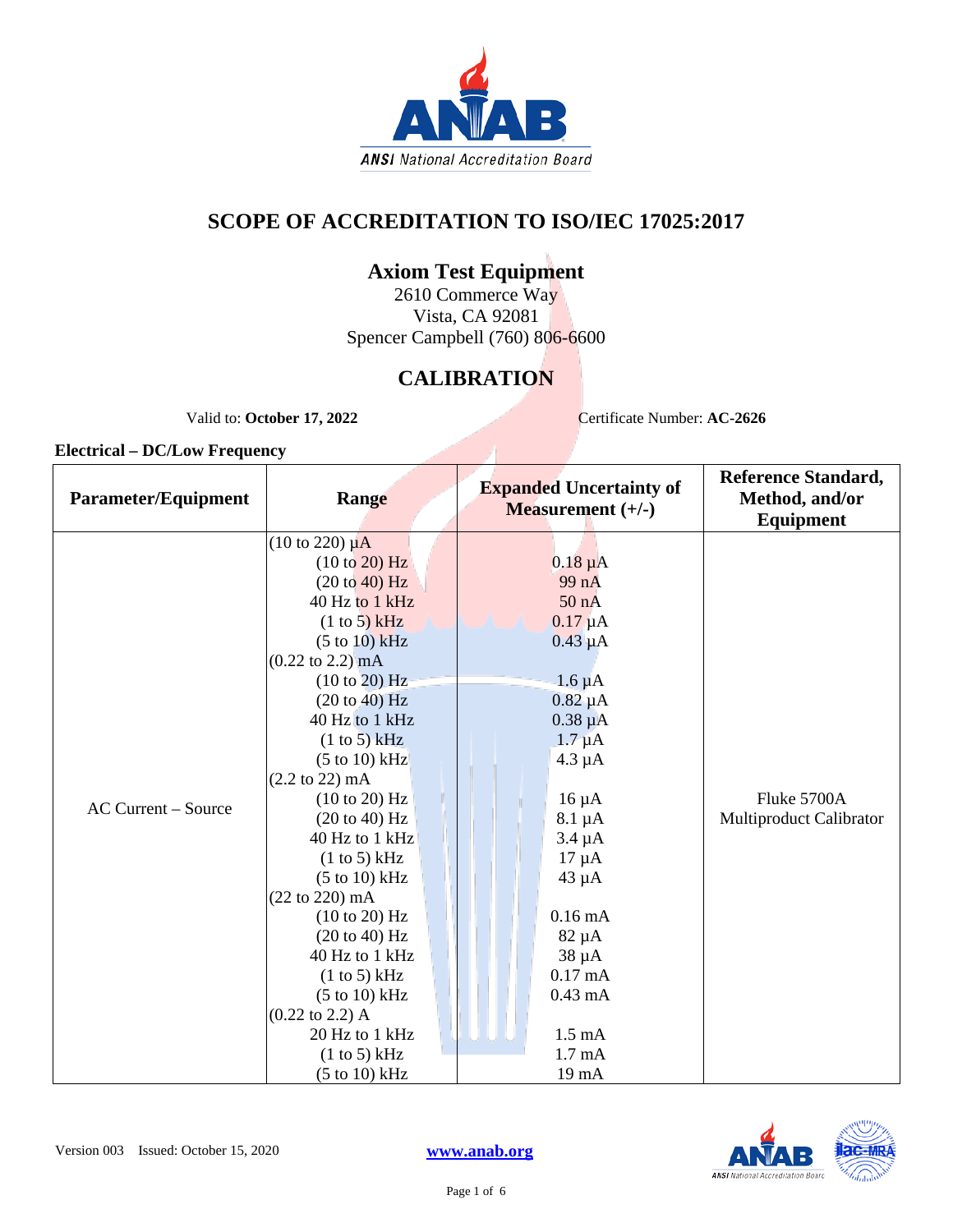

| <b>Parameter/Equipment</b>  | Range                                                                                                                                                                                                                                                                                                                                                                                                                                                                                                                                                                                                                                                                                                       | <b>Expanded Uncertainty of</b><br>Measurement $(+/-)$                                                                                                                                                                                                                                                                                                                               | <b>Reference Standard,</b><br>Method, and/or<br>Equipment |
|-----------------------------|-------------------------------------------------------------------------------------------------------------------------------------------------------------------------------------------------------------------------------------------------------------------------------------------------------------------------------------------------------------------------------------------------------------------------------------------------------------------------------------------------------------------------------------------------------------------------------------------------------------------------------------------------------------------------------------------------------------|-------------------------------------------------------------------------------------------------------------------------------------------------------------------------------------------------------------------------------------------------------------------------------------------------------------------------------------------------------------------------------------|-----------------------------------------------------------|
| <b>AC Current - Measure</b> | Up to $100 \mu A$<br>(10 to 20) Hz<br>$(20 \text{ to } 45)$ Hz<br>(45 to 100) Hz<br>$(0.1$ to 1) kHz<br>$(0.1 \text{ to } 1) \text{ mA}$<br>(10 to 20) Hz<br>(20 to 45) Hz<br>$(45 \text{ to } 100) \text{ Hz}$<br>100 Hz to 5 $kHz$<br>$(5 \text{ to } 10)$ kHz<br>$(1 to 10)$ mA<br>(10 to 20) Hz<br>(20 to 45) Hz<br>$(45 \text{ to } 100) \text{ Hz}$<br>100 Hz to 5 kHz<br>(5 to 10) kHz<br>$(10 to 100)$ mA<br>(10 to 20) Hz<br>(20 to 45) Hz<br>$(45 \text{ to } 100) \text{ Hz}$<br>100 Hz to 5 kHz<br>(5 to 10) kHz<br>$(0.1 \text{ to } 1)$ A<br>$(10 \text{ to } 20)$ Hz<br>$(20 \text{ to } 45)$ Hz<br>$(45 \text{ to } 100) \text{ Hz}$<br>100 Hz to 5 kHz<br>$(5 \text{ to } 10) \text{ kHz}$ | $0.43 \mu A$<br>$0.18 \mu A$<br>92 nA<br>92 nA<br>$4.2 \mu A$<br>$1.7 \mu A$<br>$0.81 \mu A$<br>$0.52 \mu A$<br>$0.81 \mu A$<br>$42 \mu A$<br>$17 \mu A$<br>$8.1 \mu A$<br>$5.2 \mu A$<br>$8.1 \mu A$<br>$0.42$ mA<br>$0.17 \text{ mA}$<br>$81 \mu A$<br>$52 \mu A$<br>$81 \mu A$<br>$4.2 \text{ mA}$<br>$1.8 \text{ mA}$<br>$1 \text{ mA}$<br>$1.2 \text{ mA}$<br>$3.2 \text{ mA}$ | Agilent 3458A, option 002<br>8.5 Digit Multimeter         |
| AC Voltage – Source         | Up to $2.2 \text{ mV}$<br>(10 to 20) Hz<br>$(20 \text{ to } 40) \text{ Hz}$<br>40 Hz to 20 kHz<br>$(20 to 50)$ kHz<br>$(50 \text{ to } 100) \text{ kHz}$<br>(100 to 300) kHz<br>(300 to 500) kHz<br>500 kHz to 1 MHz                                                                                                                                                                                                                                                                                                                                                                                                                                                                                        | $6.1 \mu V$<br>$5.3 \mu V$<br>$5.1 \mu V$<br>$6 \mu V$<br>$9.7 \mu V$<br>$17 \mu V$<br>$30 \mu V$<br>$35 \mu V$                                                                                                                                                                                                                                                                     | Fluke 5700A<br>Multiproduct Calibrator                    |

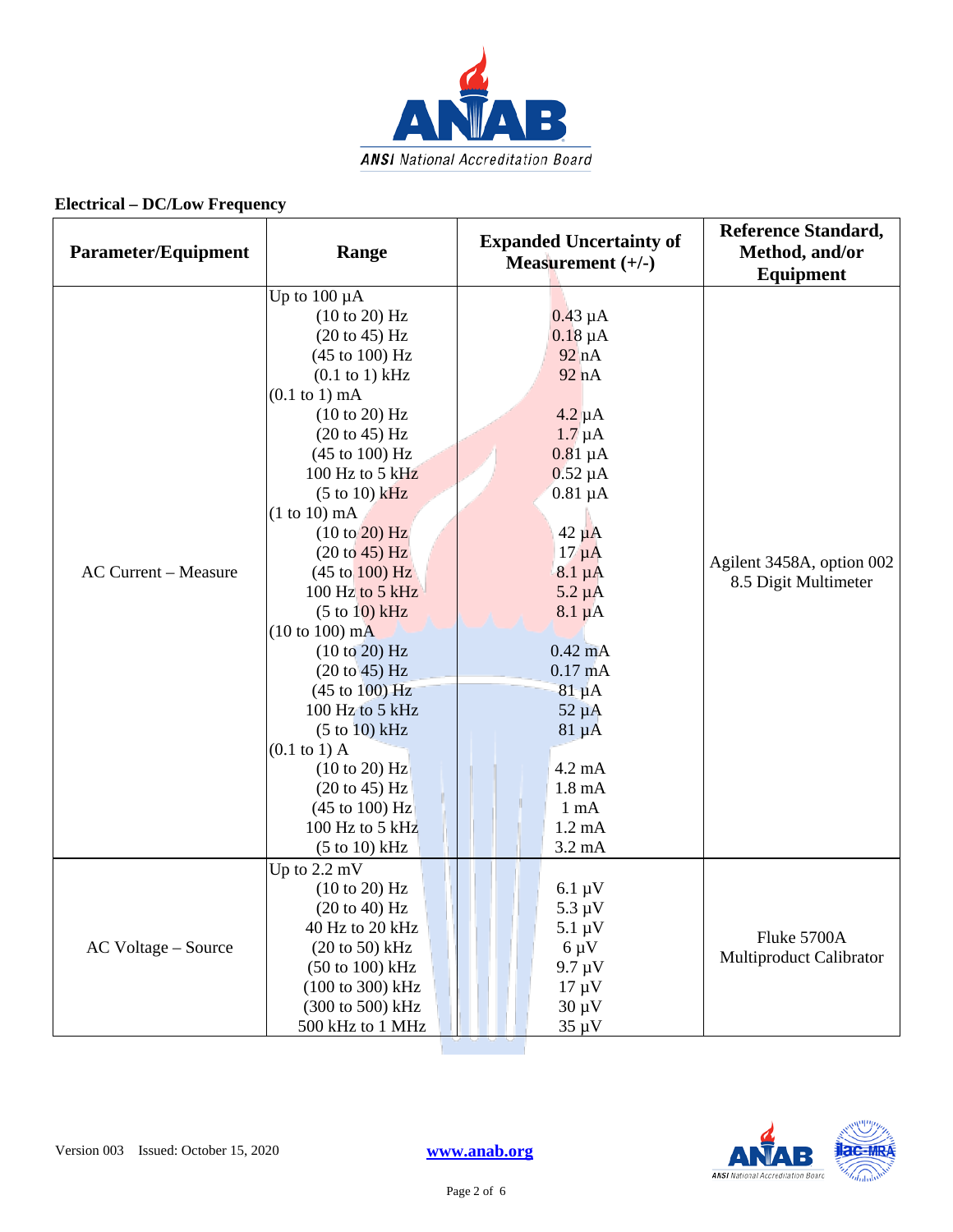

| <b>Parameter/Equipment</b> | Range                                                                                                                                                                                                                                                                                                                                                                                                                                                                                                                                                                                                                                                                                                                                                                                                                                                                                                                                                                                                                                | <b>Expanded Uncertainty of</b><br>Measurement $(+/-)$                                                                                                                                                                                                                                                                                                                                                                                                                                                                      | <b>Reference Standard,</b><br>Method, and/or<br><b>Equipment</b> |
|----------------------------|--------------------------------------------------------------------------------------------------------------------------------------------------------------------------------------------------------------------------------------------------------------------------------------------------------------------------------------------------------------------------------------------------------------------------------------------------------------------------------------------------------------------------------------------------------------------------------------------------------------------------------------------------------------------------------------------------------------------------------------------------------------------------------------------------------------------------------------------------------------------------------------------------------------------------------------------------------------------------------------------------------------------------------------|----------------------------------------------------------------------------------------------------------------------------------------------------------------------------------------------------------------------------------------------------------------------------------------------------------------------------------------------------------------------------------------------------------------------------------------------------------------------------------------------------------------------------|------------------------------------------------------------------|
| AC Voltage – Source        | $(2.2 \text{ to } 22) \text{ mV}$<br>(10 to 20) Hz<br>(20 to 40) Hz<br>40 Hz to 20 kHz<br>$(20 \text{ to } 50) \text{ kHz}$<br>(50 to 100) kHz<br>(100 to 300) kHz<br>(300 to 500) kHz<br>500 kHz to 1 MHz<br>$(22 \text{ to } 220) \text{ mV}$<br>(10 to 20) Hz<br>(20 to 40) Hz<br>40 Hz to 20 kHz<br>$(20 to 50)$ kHz<br>$(50 \text{ to } 100) \text{ kHz}$<br>$(100 \text{ to } 300) \text{ kHz}$<br>$(300 \text{ to } 500) \text{ kHz}$<br>500 kHz to 1 MHz<br>$(0.22 \text{ to } 2.2) \text{ V}$<br>(10 to 20) Hz<br>(20 to 40) Hz<br>40 Hz to 20 kHz<br>$(20 to 50)$ kHz<br>$(50 \text{ to } 100) \text{ kHz}$<br>$(100 \text{ to } 300) \text{ kHz}$<br>(300 to 500) kHz<br>500 kHz to 1 MHz<br>$(2.2 \text{ to } 22)$ V<br>(10 to 20) Hz<br>$(20 \text{ to } 40)$ Hz<br>40 Hz to 20 kHz<br>(20 to 50) kHz<br>$(50 \text{ to } 100) \text{ kHz}$<br>(100 to 300) kHz<br>(300 to 500) kHz<br>500 kHz to 1 MHz<br>(22 to 220) V<br>$(20 \text{ to } 40)$ Hz<br>40 Hz to 20 kHz<br>$(20 \text{ to } 50)$ kHz<br>(50 to 100) kHz | $13 \mu V$<br>$5.4 \mu V$<br>$3.6 \mu V$<br>$9.5 \mu V$<br>$20 \mu V$<br>$29 \mu V$<br>$42 \mu V$<br>$82 \mu V$<br>$0.12$ mV<br>$47 \mu V$<br>$24 \mu V$<br>$71 \mu V$<br>$0.19$ mV<br>$0.25$ mV<br>$0.38$ mV<br>$0.77$ mV<br>$1.2 \text{ mV}$<br>$0.38$ mV<br>$0.18$ mV<br>$0.29$ mV<br>$0.63$ mV<br>$1.1 \text{ mV}$<br>$2.7$ mV<br>5.9 mV<br>$12 \text{ mV}$<br>$3.8$ mV<br>$1.8 \text{ mV}$<br>$2.9$ mV<br>$6 \text{ mV}$<br>$13 \text{ mV}$<br>$32 \text{ mV}$<br>69 mV<br>39 mV<br>$19 \text{ mV}$<br>53 mV<br>96 mV | Fluke 5700A<br>Multiproduct Calibrator                           |

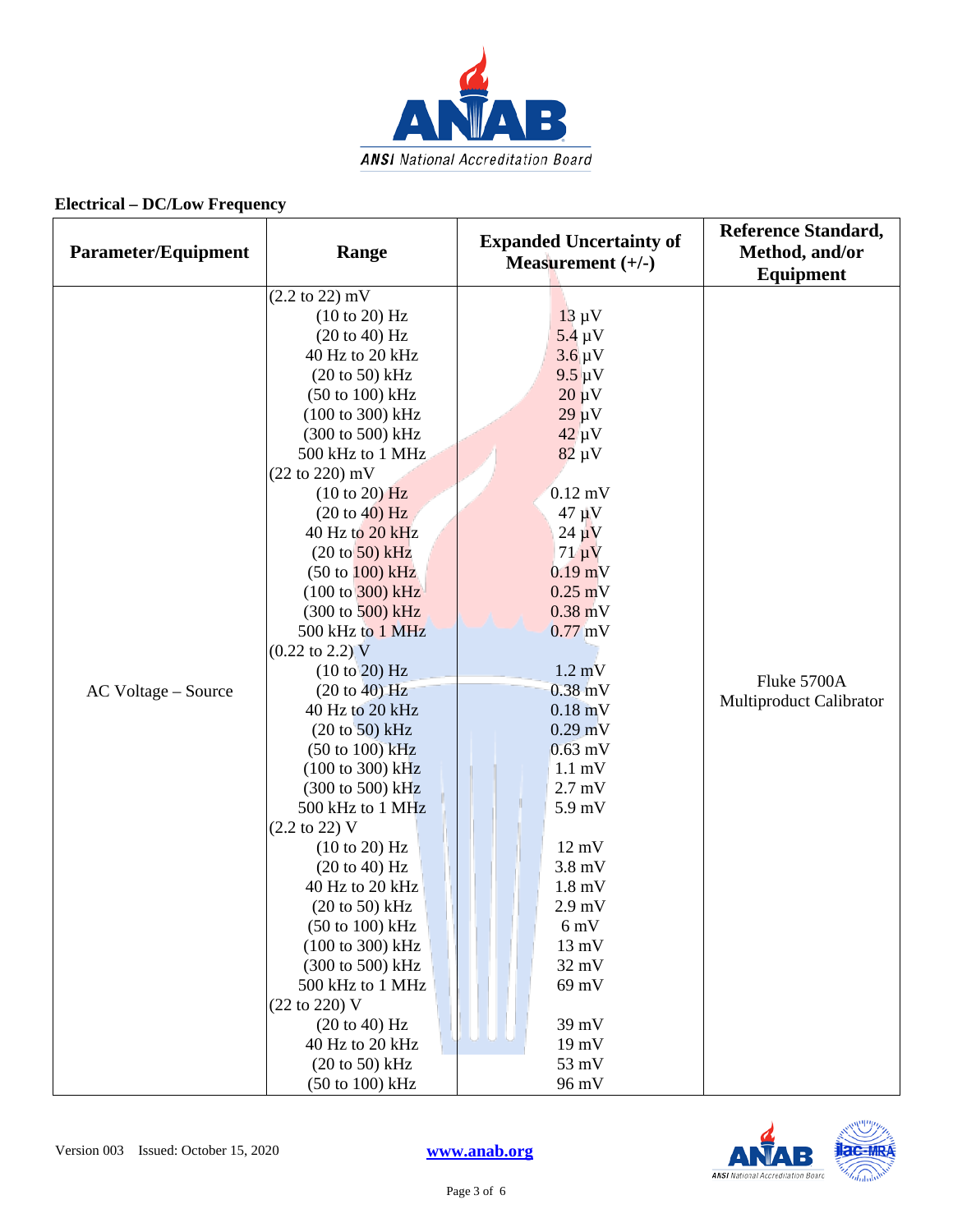

| <b>Parameter/Equipment</b> | Range                                                                                                                                                                                                                                                                                                                                                                                                                                                                                                                                                                                                                                                                                                                                                                                                                         | <b>Expanded Uncertainty of</b><br>Measurement $(+/-)$                                                                                                                                                                                                                                                                                                                        | <b>Reference Standard,</b><br>Method, and/or<br><b>Equipment</b> |
|----------------------------|-------------------------------------------------------------------------------------------------------------------------------------------------------------------------------------------------------------------------------------------------------------------------------------------------------------------------------------------------------------------------------------------------------------------------------------------------------------------------------------------------------------------------------------------------------------------------------------------------------------------------------------------------------------------------------------------------------------------------------------------------------------------------------------------------------------------------------|------------------------------------------------------------------------------------------------------------------------------------------------------------------------------------------------------------------------------------------------------------------------------------------------------------------------------------------------------------------------------|------------------------------------------------------------------|
| AC Voltage - Source        | (220 to 1 100) V<br>40 Hz to 1 kHz<br>(1 to 20) kHz<br>$(20 to 30)$ kHz                                                                                                                                                                                                                                                                                                                                                                                                                                                                                                                                                                                                                                                                                                                                                       | 99 mV<br>94 mV<br>0.18V                                                                                                                                                                                                                                                                                                                                                      | Fluke 5700A<br>Multiproduct Calibrator,<br>Fluke 5725A Amplifier |
| AC Voltage - Measure       | $(1 to 10)$ mV<br>40 Hz to 1 kHz<br>$(1 to 20)$ kHz<br>$(20 \text{ to } 100) \text{ kHz}$<br>(100 to 300) kHz<br>$(10 \text{ to } 100) \text{ mV}$<br>40 Hz to 1 kHz<br>$(1 to 20)$ kHz<br>$(20 \text{ to } 100) \text{ kHz}$<br>$(100 \text{ to } 300) \text{ kHz}$<br>$(0.1 \text{ to } 1) \text{ V}$<br>40 Hz to 1 kHz<br>(1 to 20) kHz<br>$(20 \text{ to } 50)$ kHz<br>$(50 \text{ to } 100) \text{ kHz}$<br>(100 to 300) kHz<br>300 kHz to 1 MHz<br>(1 to 10) V<br>(1 to 40) Hz<br>40 Hz to 1 kHz<br>(1 to 20) kHz<br>$(20 \text{ to } 50)$ kHz<br>$(50 \text{ to } 100) \text{ kHz}$<br>$(100 \text{ to } 300) \text{ kHz}$<br>300 kHz to 1 MHz<br>(10 to 100) V<br>40 Hz to 1 kHz<br>$(1 to 20)$ kHz<br>$(20 to 50)$ kHz<br>$(50 \text{ to } 100) \text{ kHz}$<br>$(100 \text{ to } 1000) \text{ V}$<br>40 Hz to 1 kHz | $4.2 \mu V$<br>$5 \mu V$<br>$52 \mu V$<br>$0.4$ mV<br>$10 \mu V$<br>$17 \mu V$<br>$84 \mu V$<br>$0.31$ mV<br>$0.11$ mV<br>$0.17$ mV<br>$0.33$ mV<br>$0.84$ mV<br>$3.1 \text{ mV}$<br>$10 \text{ mV}$<br>$0.9 \mu V$<br>$1.6$ mV<br>$3.2 \text{ mV}$<br>8.4 mV<br>$31 \text{ mV}$<br>$36 \text{ mV}$<br>$0.15$ V<br>$22 \text{ mV}$<br>22 mV<br>38 mV<br>$0.12$ V<br>$0.42$ V | Agilent 3458A, option 002<br>8.5 Digit Multimeter                |
| DC Current – Source        | Up to $220 \mu A$<br>$(0.22 \text{ to } 2.2) \text{ mA}$<br>$(2.2 \text{ to } 22) \text{ mA}$<br>(22 to 220) mA<br>$(0.22 \text{ to } 2.2)$ A                                                                                                                                                                                                                                                                                                                                                                                                                                                                                                                                                                                                                                                                                 | 19 nA<br>$0.12 \mu A$<br>$1.2 \mu A$<br>$14 \mu A$<br>$0.21$ mA                                                                                                                                                                                                                                                                                                              | Fluke 5700A<br>Multiproduct Calibrator                           |

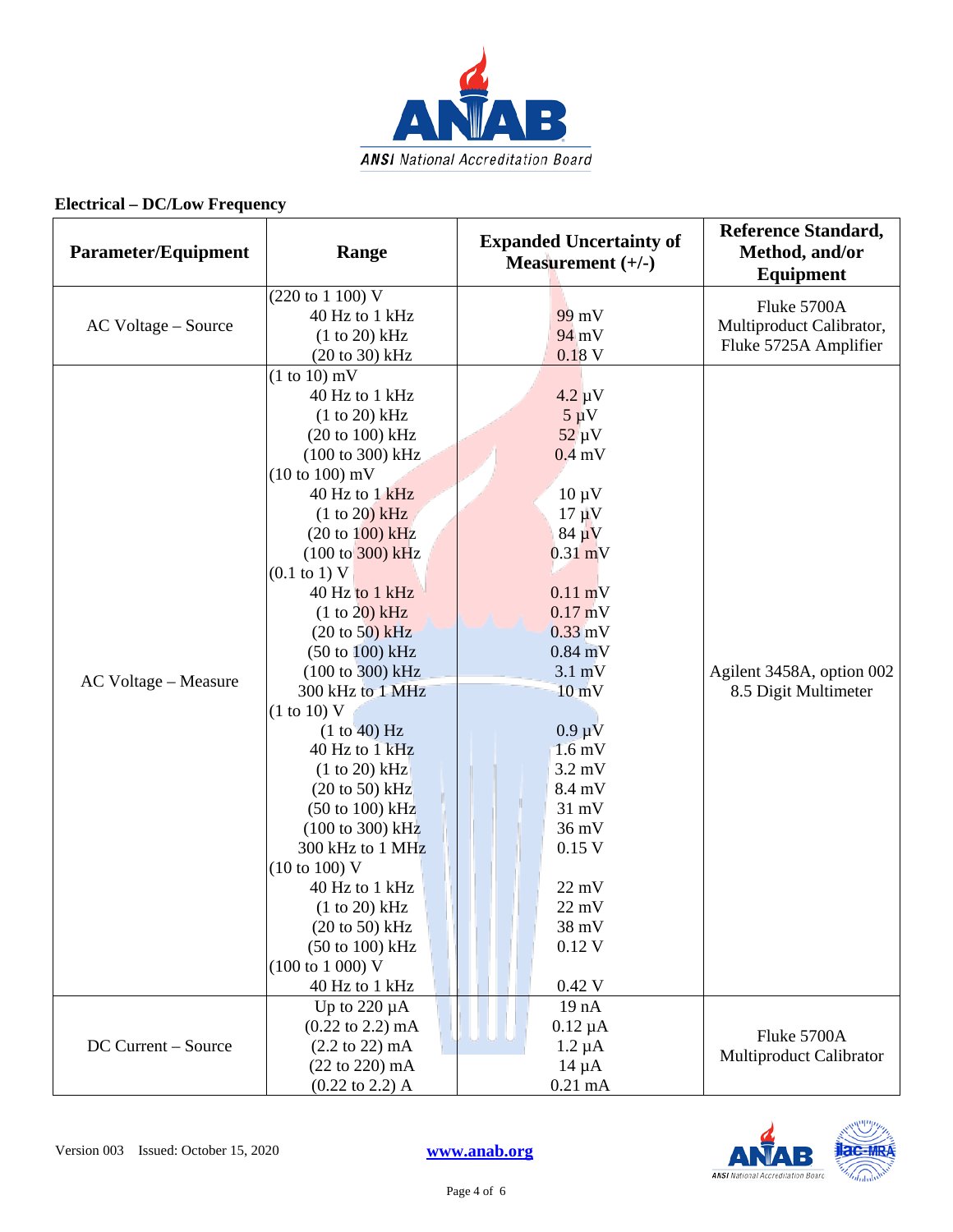

| <b>Parameter/Equipment</b>               | Range                                                                                                                                                                                                                                                                                                                 | <b>Expanded Uncertainty of</b><br>Measurement $(+/-)$                                                                                                                                                                                                                                                                                       | <b>Reference Standard,</b><br>Method, and/or<br>Equipment |
|------------------------------------------|-----------------------------------------------------------------------------------------------------------------------------------------------------------------------------------------------------------------------------------------------------------------------------------------------------------------------|---------------------------------------------------------------------------------------------------------------------------------------------------------------------------------------------------------------------------------------------------------------------------------------------------------------------------------------------|-----------------------------------------------------------|
| DC Current - Measure                     | Up to 100 nA<br>$(0.1$ to 1) $\mu$ A<br>$(1 \text{ to } 10) \mu A$<br>$(10 \text{ to } 100) \mu A$<br>$(0.1$ to 1) mA<br>$(1 to 10)$ mA<br>$(10 to 100)$ mA<br>$(0.1 \text{ to } 1)$ A                                                                                                                                | 43 pA<br>$62$ pA<br>$0.33$ nA<br>2.8 <sub>nA</sub><br>26 nA<br>$0.26 \mu A$<br>$4 \mu A$<br>$0.12 \text{ mA}$                                                                                                                                                                                                                               | Agilent 3458A, option 002<br>8.5 Digit Multimeter         |
| DC Voltage - Source                      | Up to 220 mV<br>$(0.22 \text{ to } 2.2) \text{ V}$<br>$(2.2 \text{ to } 11) \text{ V}$<br>$(11 \text{ to } 22) \text{ V}$<br>$(22 \text{ to } 220) \text{ V}$<br>$(220 \text{ to } 1100) \text{ V}$                                                                                                                   | $2.7 \mu V$<br>$17 \mu V$<br>$81 \mu V$<br>$0.16$ mV<br>$1.8 \text{ mV}$<br>$11 \text{ mV}$                                                                                                                                                                                                                                                 | Fluke 5700A<br>Multiproduct Calibrator                    |
| DC Voltage - Measure                     | Up to $100 \text{ mV}$<br>$100 \text{ mV}$ to $1 \text{ V}$<br>(1 to 10) V<br>(10 to 100) V<br>$(100 \text{ to } 1000) \text{ V}$                                                                                                                                                                                     | $1.2 \mu V$<br>$5.7 \mu$ V<br>$49 \mu V$<br>$0.73$ mV<br>$20 \text{ mV}$                                                                                                                                                                                                                                                                    | Agilent 3458A, option 002<br>8.5 Digit Multimeter         |
| DC Resistance - Source<br>(Fixed Points) | $1 \Omega$<br>$1.9 \Omega$<br>$10 \Omega$<br>$19\Omega$<br>$100 \Omega$<br>$190 \Omega$<br>$1 \text{ k}\Omega$<br>$1.9 k\Omega$<br>$10 \text{ k}\Omega$<br>$19 k\Omega$<br>$100 \text{ k}\Omega$<br>$190 \text{ k}\Omega$<br>$1 M\Omega$<br>$1.9 M\Omega$<br>$10 \text{ M}\Omega$<br>$19 \text{ M}\Omega$<br>$100$ ΜΩ | 97 $\mu\Omega$<br>$0.18 \text{ m}\Omega$<br>$0.3 \text{ m}\Omega$<br>$0.55$ m $\Omega$<br>$2 \text{ mA}$<br>$3.7 \text{ mA}$<br>$16 \text{ mA}$<br>$30 \text{ m}\Omega$<br>$0.16 \Omega$<br>$0.28 \Omega$<br>$1.7 \Omega$<br>$3.2 \Omega$<br>$24 \Omega$<br>$57 \Omega$<br>$0.48 \text{ k}\Omega$<br>$3.5 \text{ k}\Omega$<br>19 k $\Omega$ | Fluke 5700A<br>Multiproduct Calibrator                    |